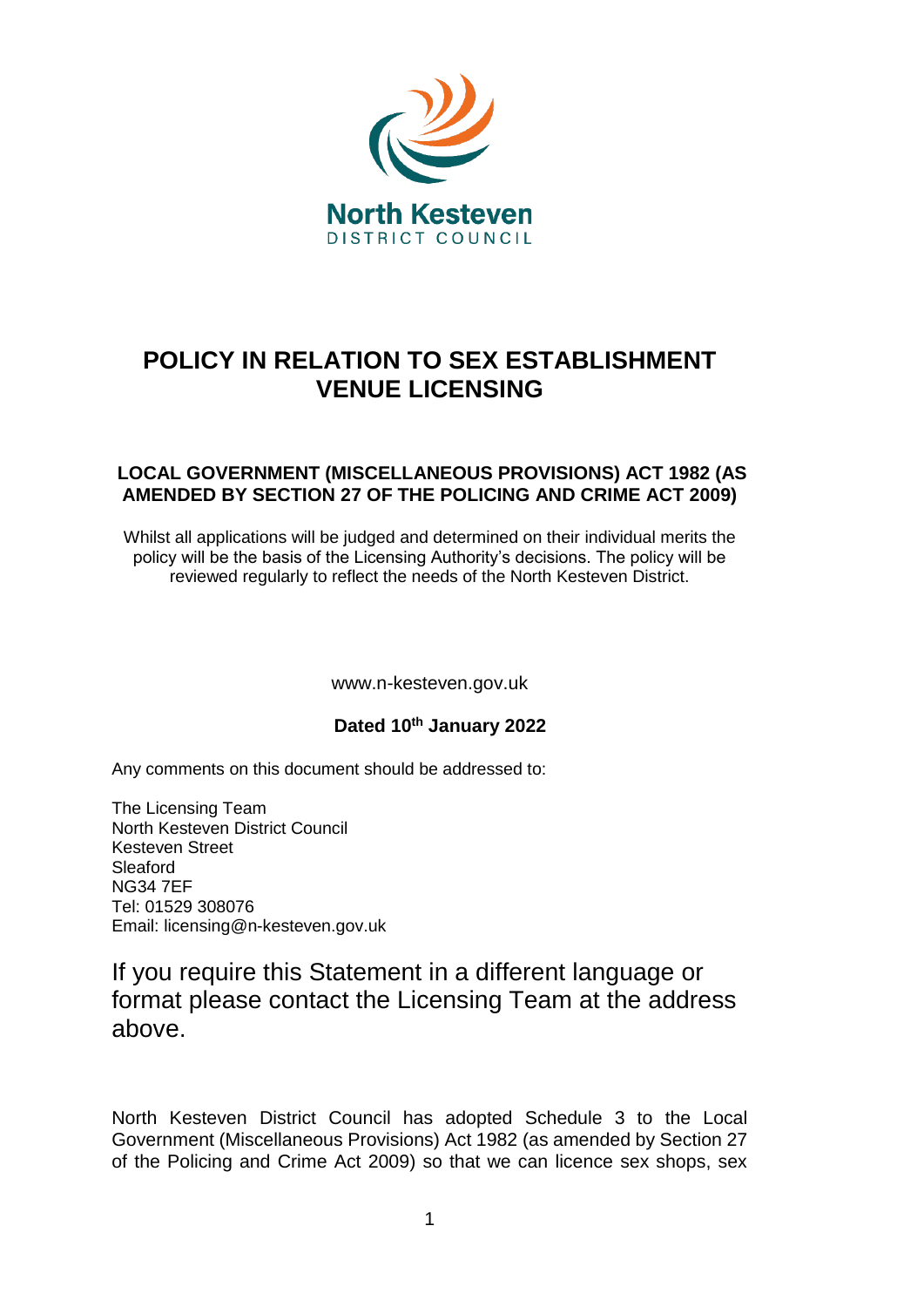cinemas and sexual entertainment venues in the District. In this policy, we refer to these as "sex establishments" unless stated otherwise.

We do not make a moral stand in adopting this policy. We recognise that Parliament has made it lawful to operate a sex establishment, and that such businesses are a legitimate part of the retail and leisure industries. It is our role as a Licensing Authority to administer the licensing regime in accordance with the law.

The 1982 Act and the 2009 Act can be viewed at [www.opsi.gov.uk](http://www.opsi.gov.uk/) .

In developing this policy, we took into account the legal requirements of the 1982 Act and our duties under;

- Section 17 of the Crime and Disorder Act 1998 to take all reasonable steps to reduce crime and disorder within the District
- The Regulators' Compliance Code (set out under the Legislative and Regulatory Reform Act 2006) not to impede economic progress by the regulations we set out and to particularly consider the impact of regulations on small businesses; and
- The Provision of Services Regulations 2009 to ensure requirements are:
	- i. Non- discriminatory
	- ii. Justified by an overriding reason relating to the public interest
	- iii. Proportionate to that public interest objective
	- iv. Clear and unambiguous
	- v. Objective
	- vi. Made public in advance, and
	- vii. Transparent and accessible

## **The District of North Kesteven**

The District of North Kesteven is a large, diverse, rural area, stretching from the Witham in the east almost to the Trent in the west and from the sparsely populated villages to the south of Sleaford to the more densely-populated Lincoln fringe in the north.

North Kesteven is one of seven districts in Lincolnshire and covers an area of approximately 92,000 hectares (356 square miles). The District is characterised by small settlements and large areas of farmland. More than 64% of the population live in rural settlements, including villages or market towns, therefore the area has been classified as 'mainly rural'.

There are around 100 communities in the North Kesteven District. The population of the District is 116,915 (Office for National Statistics mid-year population estimate 2019). Major concentrations are in Sleaford, with a population of nearly 19,500; North Hykeham, with around 16,400 residents; and 11 larger villages with populations of over 5,000. Within the District, nearly a third of the population live in the "Lincoln Fringe", the area immediately surrounding Lincoln City.

The principal sectors of the economy include food and agriculture, engineering, tourism and construction. The emergent engineering sector has potential to grow, with a focus on engines and turbines, and sector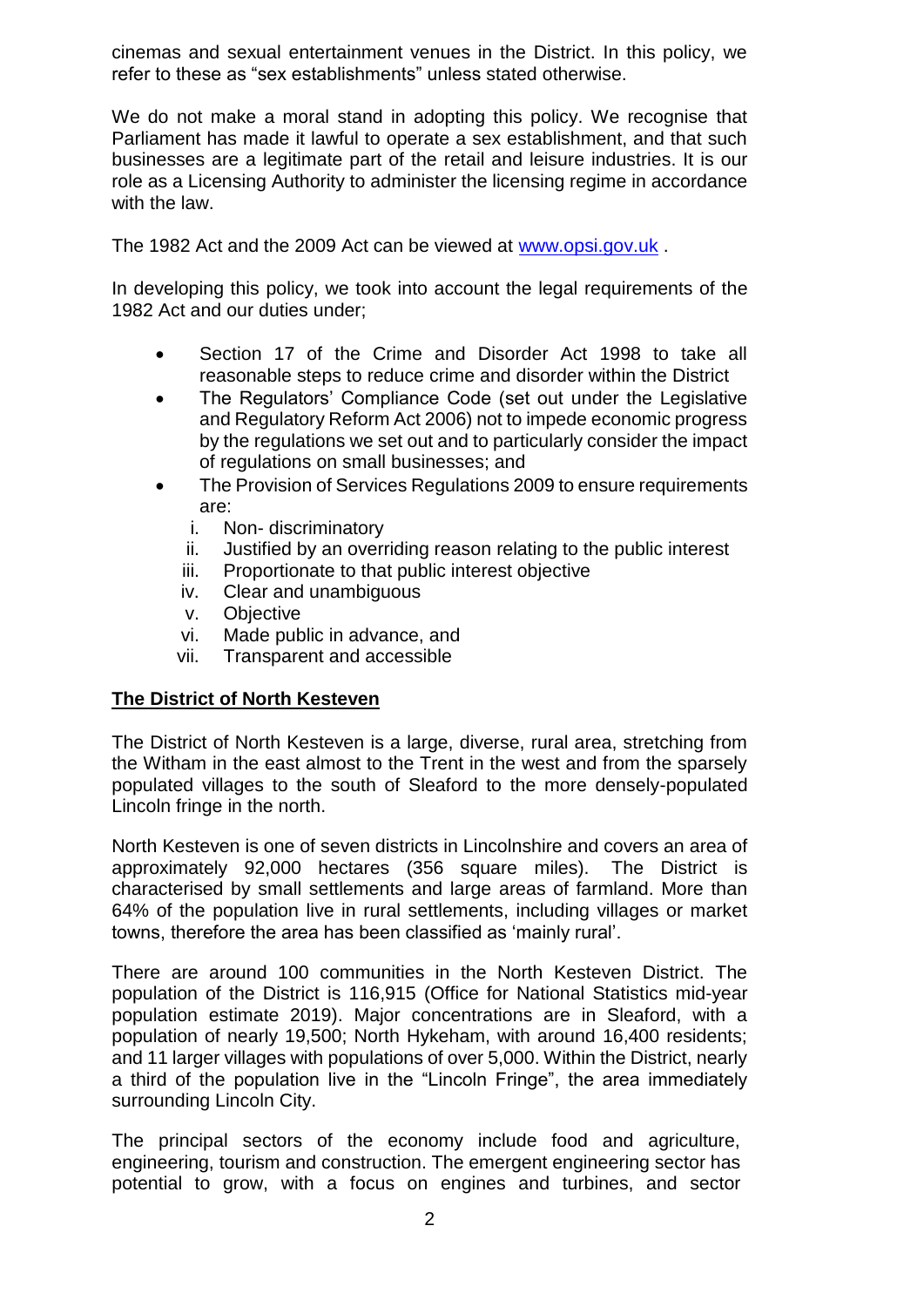specialisms related to medical, precision and optical equipment, and electrical machinery. There are low unemployment rates and relatively good skills levels in the district.

North Kesteven also has a relatively underdeveloped transport and communications infrastructure. As a result, local communities have historically been self-reliant, with parish and town councils providing services, such as playing fields or play areas.

#### **Commenting on Licence Applications**

Unlike some other licensing regimes (such as for alcohol, entertainment, or gambling), a wide range of people can raise objections about sex establishment licences; the Police are a statutory consultee for all applications.

Objectors should have something to say which is relevant to consideration of the statutory grounds for refusal that are set out in the 1982 Act.

We take the following approach to deciding applications;

- Each case will be decided upon its merits. This Authority will not apply a rigid rule to its decision making
- Objectors can include residents'/tenants' associations, community associations and trade associations. Councillors may represent interested parties, providing they do not also sit on the Licensing Committee determining the application in question
- We will give clear reasons for our decisions

We will not consider objections that are frivolous or vexatious, or which relate to moral grounds (as these are outside the scope of the 1982 Act). Decisions on whether objections are frivolous or vexatious will be made objectively by our Officers and not on the basis of any political judgement. Where objections are rejected, the objector will be given a written reason. A report will be made to our Licensing Committee determining the application (if appropriate), indicating the general grounds of the representation and the reason it was rejected.

A vexatious objection is generally taken to be one which is repetitive, without foundation or made for some other reason such as malice. A frivolous objection is generally taken to be one that is lacking in seriousness.

Objections will be considered by the full Licensing Committee; we give both applicants and objectors an equal opportunity to state their case.

Objections should;

- Be made in writing (unless submitted electronically)
- Indicate the name and addresses of the person or organisation making the representation
- Indicate the premises to which the objection relates
- Indicate the proximity of the premises to the person making the objection. A sketch map or plan may be helpful to show this
- Clearly set out the reasons for making the objections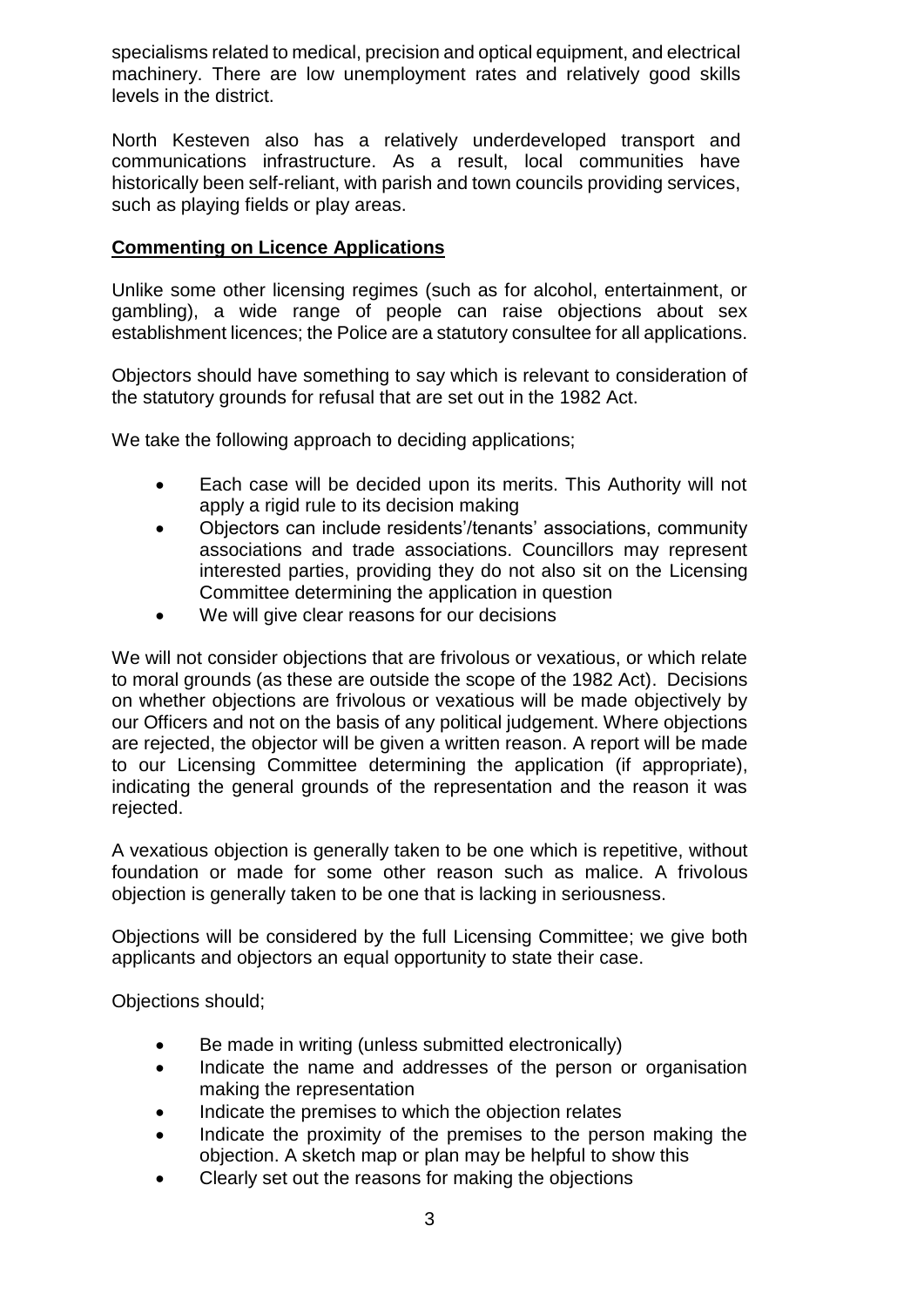# **Exchange of Information**

The Authority may, at reasonable intervals, exercise its' powers under Section 115 of the Crime and Disorder Act 1998 to exchange data and information with the Police and other partners to fulfil its' statutory objective of reducing crime in the area.

Details of applications and objections which are referred to a Licensing Committee for determination will be published in Reports that are made publicly available in accordance with the Local Government Act 1972 and the Freedom of Information Act 2000.

Where requested, the names and addresses of objectors will not be disclosed to applicants or published in public reports in accordance with the Local Government (Miscellaneous Provisions) Act 1982. Such details will be made available to Councillors on the Licensing Committee. In all aspects of dealing with data, the Authority will have regard to General Data Protection Regulation (GDPR).

#### **Compliance and Enforcement**

This Authority will keep itself informed of developments as regards the work of the Better Regulation Executive and other Central Government bodies in its consideration of the regulatory functions of Local Authorities.

We recognise that sex establishments are not generally a source of crime or disorder. We will adopt a light touch inspection regime, carrying out simple inspections of premises no more than once a year unless exceptional circumstances require otherwise.

Our approach to enforcement is set out in our enforcement policies, which are available on request.

## **SEX SHOPS**

#### **Significant Degree**.

Licences for sex shops are required where there are 18R films being sold, or where there is a "significant degree" of "sex articles".

The phrase "sex articles" is defined in the 1982 Act, but the phrase "a significant degree" is not. When considering whether or not a business is selling a significant degree of sex articles and needs a licence, we will consider;

- The ratio of sex articles to other aspects of the business
- The absolute quantity of sales
- The character of the remainder of the business
- Turnover
- Other factors which appear to be materially relevant

#### **Relevant Localities**

There are some specific grounds for refusing sex establishment licences set out in paragraph 12 of schedule 3 to the 1982 Act. These include where the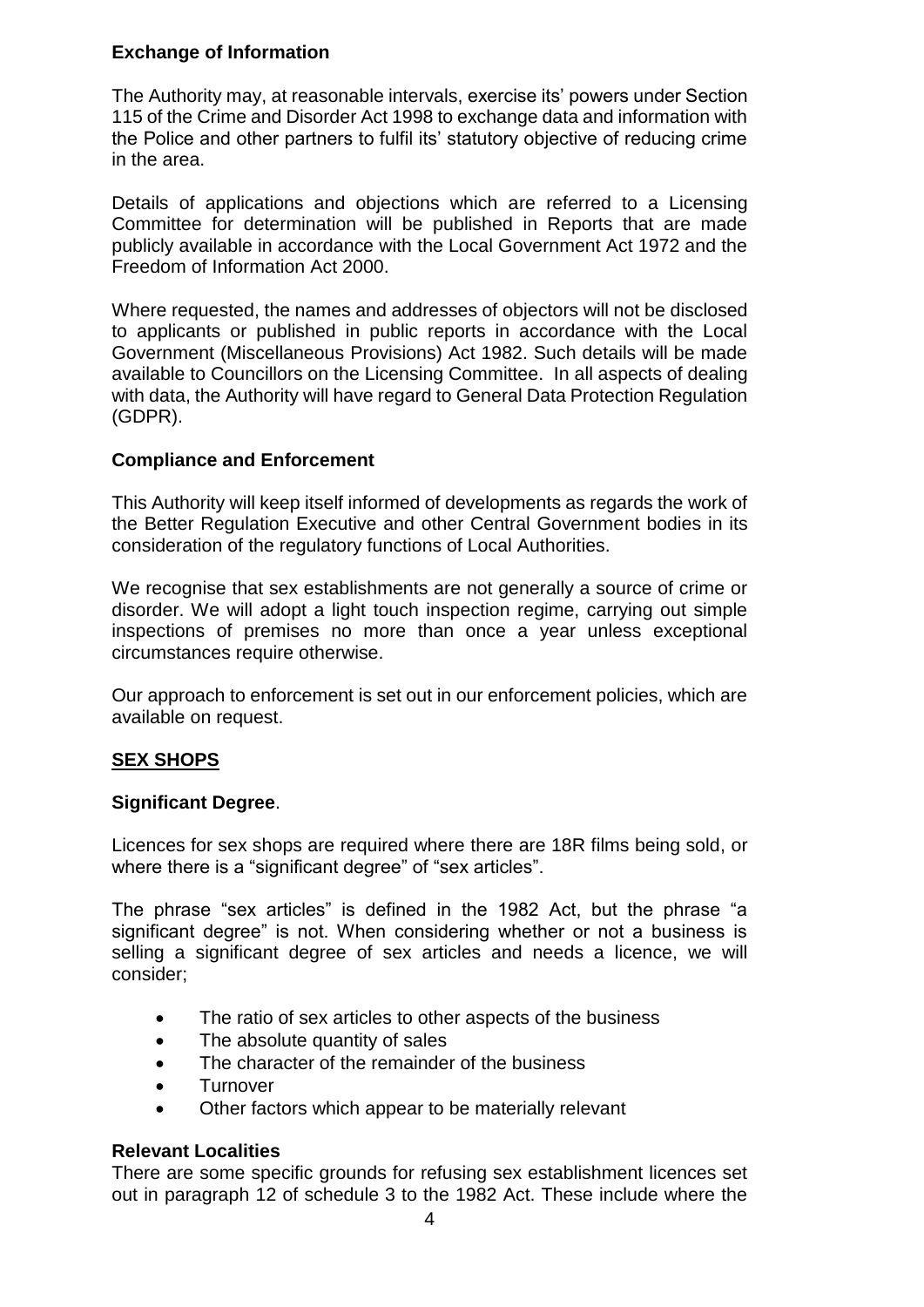applicant is unsuitable to hold a licence, due to their age, domiciliary status or previous criminal convictions.

We can also refuse applications for new or renewed licences where;

- The number of sex establishments in the relevant locality at the time the application is made is equal to or exceeds the number, which we consider appropriate for that locality
- The grant or renewal of the licence would be inappropriate, having regard to
	- i. The character of the relevant locality, or
	- ii. The use to which any premises in the vicinity are put, or
	- iii. To the layout, character or condition of the premises

We recognise that different parts of our District have different characteristics; the number or numbers of sex shops appropriate for a particular locality can be set by the Authority.

At the time of adopting this policy the Authority had not set a number for any locality within the District. If a number is set then this Authority will indicate the locality, number of sex shops and the reason for the number.

This table is not exhaustive and we would consider representations from applicants as to why our view should be changed, about any particular locality. Where this is likely to affect existing licence holders, we will give at least two months' notice in which they may make representations. In considering the characteristics of a locality we shall particularly take account of the density and proximity of;

- Residential accommodation
- Parks and children's play areas
- Other retail units (and their uses)
- Schools
- Religious and communal buildings
- Alcohol or entertainment licensed premises

#### **Length of licence**

We will, unless there are exceptional reasons otherwise, grant licences for the maximum duration of a year at a time to provide certainty to those operating businesses.

#### **Waivers**

We do not consider it would be appropriate to permit waivers from the requirements to hold a sex establishment licence, except in extreme circumstances considered by our full Licensing Committee (for example, to allow a temporary re-location of a business following damage to licensed premises).

#### **Application form**

We have a standard application form, including public notices, which are available on request from our Licensing Team.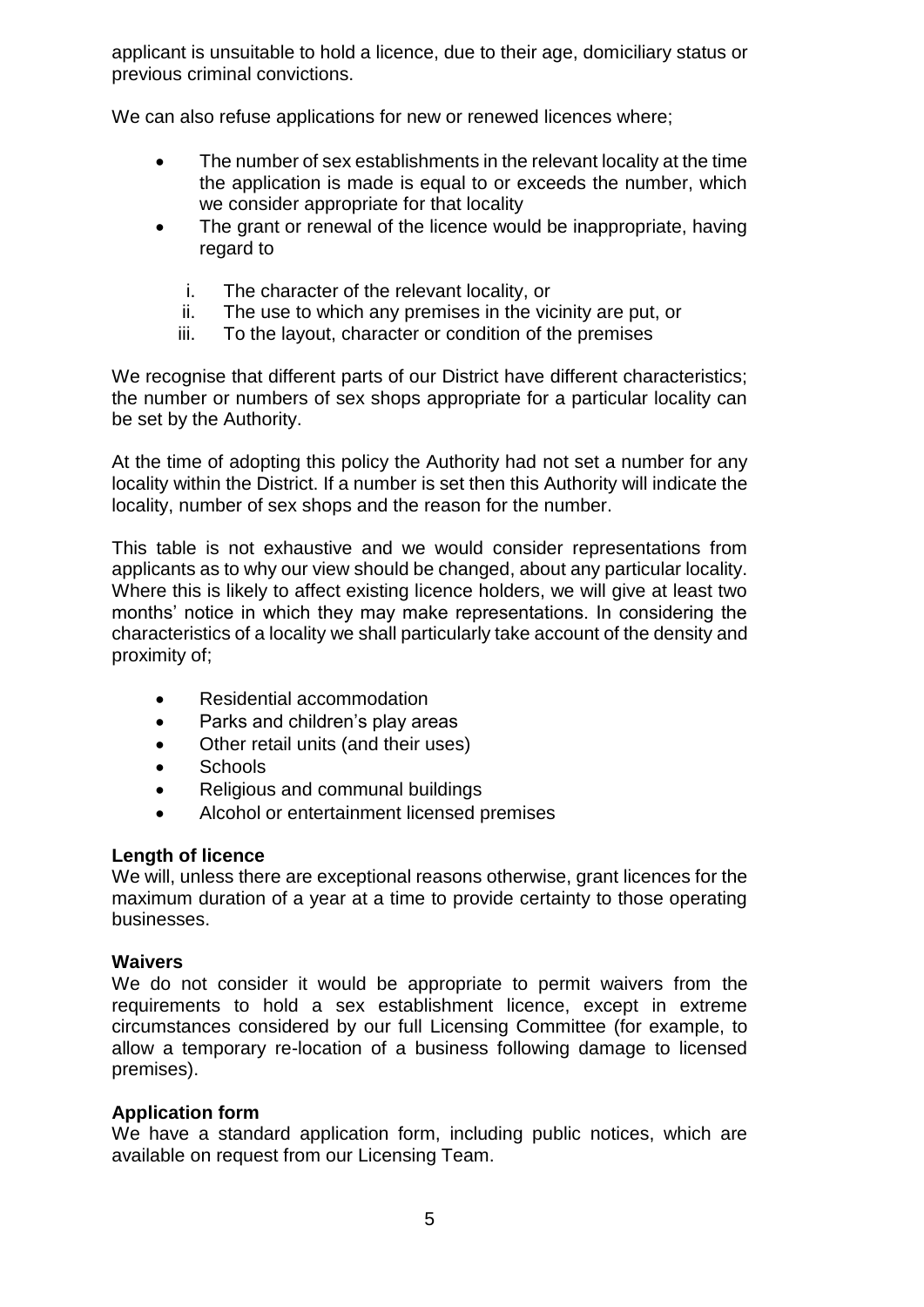## Criminal Record Checks

Licence applicants (and persons responsible for the management of the licensed premises) will be required to produce a current Basic DBS Certificate. The Certificate will reveal the existence and content of any criminal record (not spent under the terms of the Rehabilitation of Offenders Act) held in the name of the applicant and/or manager. A basic check will contain details of convictions and conditional cautions that are considered to be unspent under the terms of the Rehabilitation of Offenders Act 1974.

#### **Licence Conditions**

We have adopted standard conditions for the operation of sex shops that are set out at **Appendix I** of this Policy. Where it is reasonable and necessary to do so, our Licensing Committee will impose additional proportionate conditions on a licence. Wherever possible, these will be discussed in advance with operators.

#### **Fees**

Our fees are set each year and details are available from the Licensing Team.

# **SEX ENTERTAINMENT VENUES**

#### **Relevant Entertainment**

Licences for sexual entertainment venues are required for "any premises at which relevant entertainment is provided before a live audience for the financial gain of the organiser or the entertainer".

"Relevant entertainment" is defined in schedule 3 (as amended by section 27 of the Policing and Crime Act 2009) as "any live performance or live display of nudity which is of such a nature that, ignoring financial gain, it must reasonably be assumed to be provided solely or principally for the purpose of sexually stimulating any member of an audience (whether by verbal or other means)". An audience can consist of just one person, e.g. in a private booth.

In deciding whether entertainment is "relevant entertainment" we will judge each case on its merits, but will generally apply to;

- Lap dancing
- Pole dancing
- Table dancing
- Strip shows
- Peep shows
- Live sex shows

Adult entertainment not classed as "relevant entertainment" may still require licensing under the Licensing Act 2003. Further information is available from the Licensing Team.

#### **Relevant Localities**

There are some specific grounds for refusing sex establishment licences set out in Paragraph 12 of Schedule 3 to the 1982 Act. These include where the applicant themselves are unsuitable, due to their age, domiciliary status or previous criminal convictions.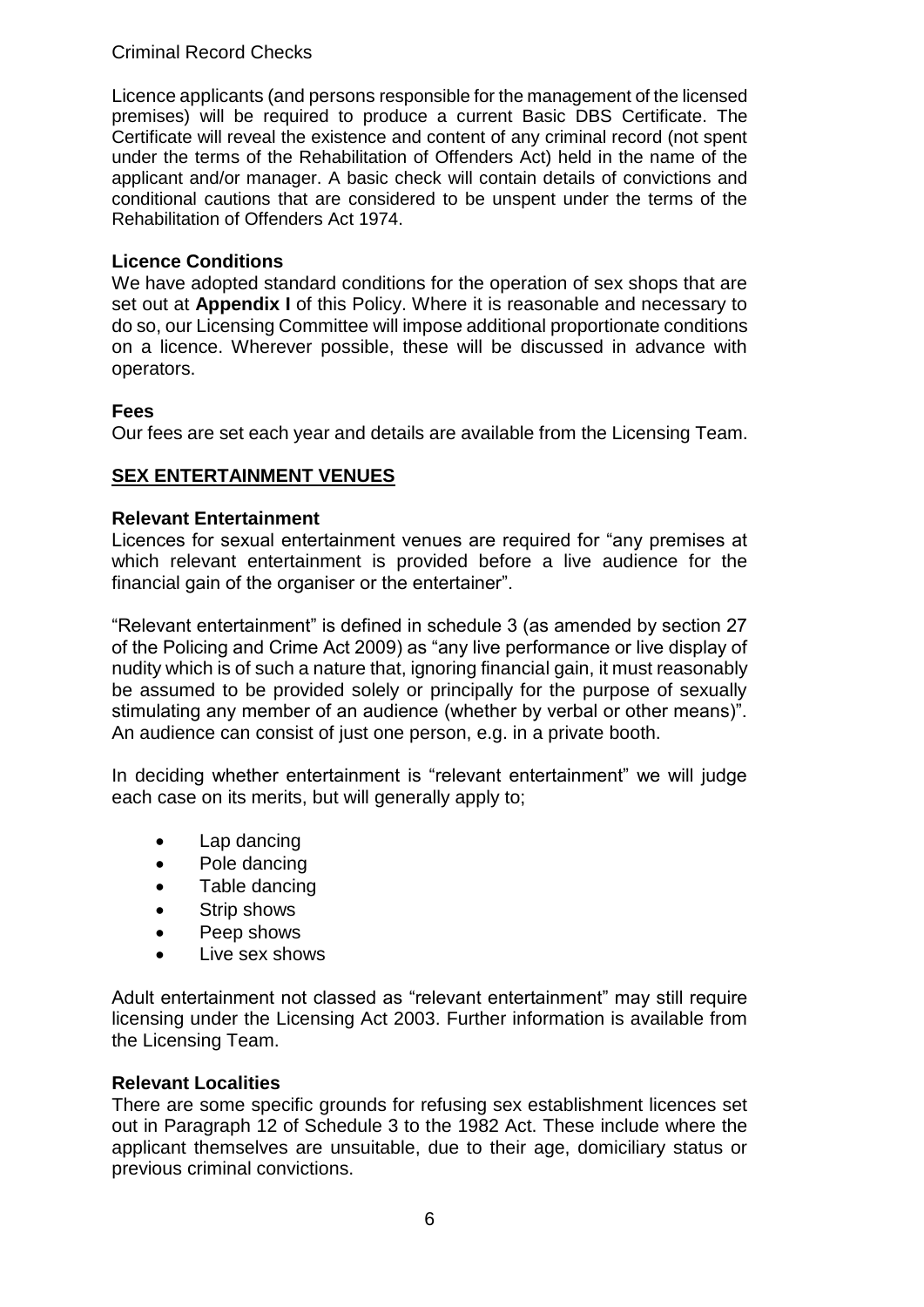We can also refuse applications for new or renewed licences where: The number of sex entertainment venues in the relevant locality at the time the application is made is equal to or exceeds the number, which we consider appropriate for that locality.

- a) The grant or renewal of the licence would be inappropriate, having regard to;
	- The character of the relevant locality, or
	- The use to which any premises in the vicinity are put, or
	- To the layout, character or condition of the premises

At the time of adopting this policy, the Authority had not set a number for any locality within the District. If a number is set then this Authority will indicate the locality, number of sex entertainment venues and the reason for the number.

This table is not exhaustive and we would consider representations as to why our view should be changed about any particular locality. Where this is likely to affect licence holders, we will give at least two months' notice in which they may make representations. In considering the characteristics of a locality we shall take account of the density and proximity of;

- Residential accommodation
- Parks and children's play areas
- Other retail units (and their uses)
- Schools and nurseries
- Religious and communal buildings
- Alcohol or entertainment licensed premises

#### **Length of licence**

We will, unless there are exceptional reasons otherwise, grant licences for the maximum duration of a year at a time to provide certainty to those operating businesses.

#### **Waivers**

We do not consider it would be appropriate to permit waivers from the requirements to hold a sexual entertainment venue licence. Particularly as the legislation allows relevant entertainment on an infrequent basis of no more than eleven occasions within a 12 month period, providing there is at least one month between each period of entertainment which itself does not last for more than 24 hours.

#### **Application form and operating schedule**

We have a standard application form, including public notices, which are available on request from the Licensing Team. As part of the application, the applicant will have to submit an Operating Schedule showing how the Licence Holder will operate the premises, so as to comply with the standard conditions detailed at Appendix II of this document, together with a plan showing;

- the area where the entertainers perform
- the means of access and egress to and from the performance area
- the performers' dressing room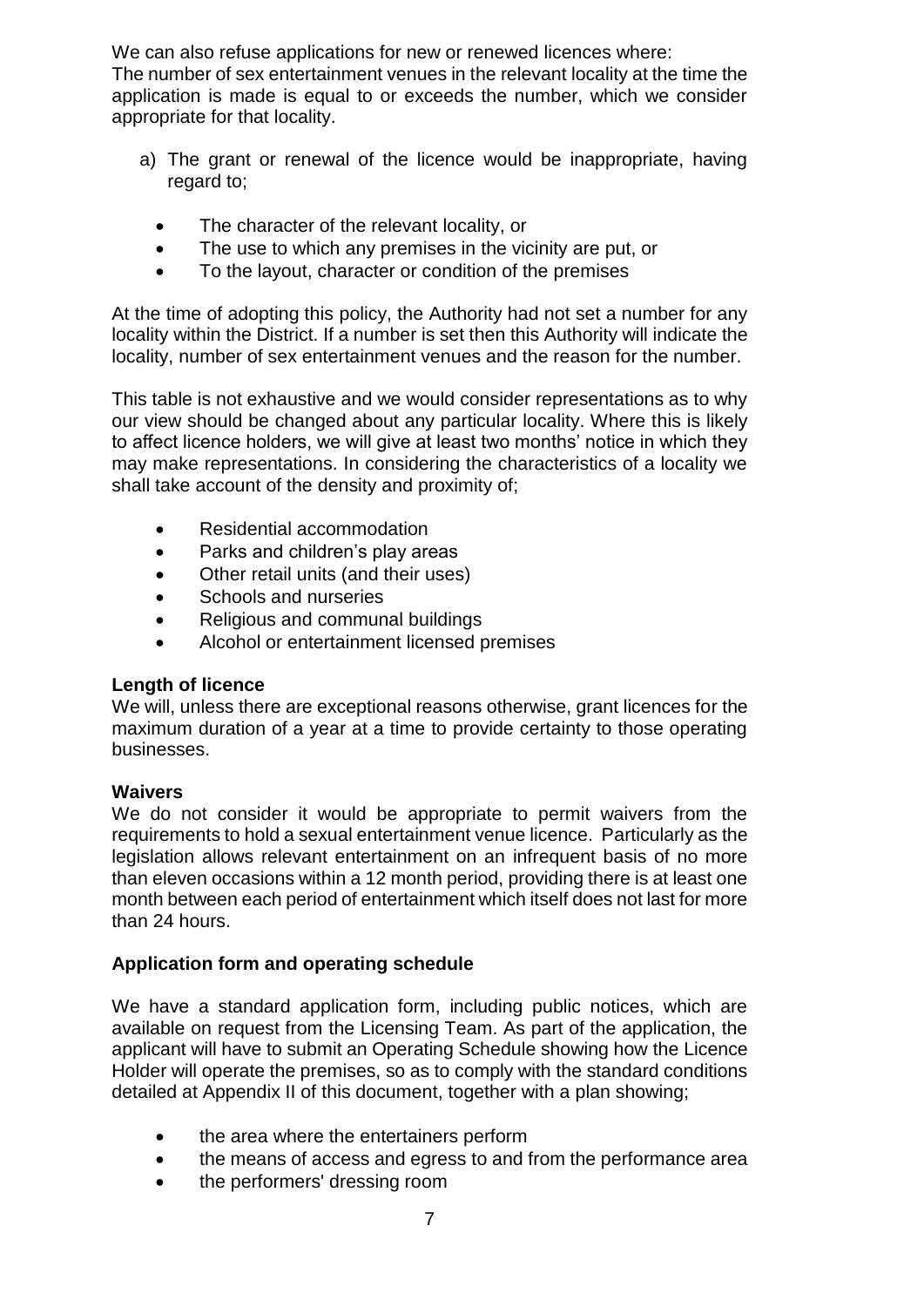the seating layout for the customers

The operating Schedule will detail;

- stewarding arrangements, including the means by which physical contact between the audience and performers will be prevented
- the appearance and content of any advertising material outside and inside the premises
- the means by which potential customers will be made aware of the nature of the performance

#### Criminal Record Checks

Licence applicants (and persons responsible for the management of the licensed premises) will be required to produce a current Basic DBS Certificate. The Certificate will reveal the existence and content of any criminal record (not spent under the terms of the Rehabilitation of Offenders Act) held in the name of the applicant and/or manager. A basic check will contain details of convictions and conditional cautions that are considered to be unspent under the terms of the Rehabilitation of Offenders Act 1974.

#### **Licence conditions**

We have adopted standard conditions for the operation of sexual entertainment venues set out at **Appendix II** of this Policy. Where it is reasonable and necessary to do, so our Licensing Committee will impose additional proportionate conditions on a licence. Wherever possible, these will be discussed in advance with operators.

#### **Licence conditions - private booths or performing areas**

There will be a presumption against granting consent for private booths or private performing areas on the premises, unless the Council is satisfied that the relevant risk assessments have been undertaken and adequate safety measures and assurances are in place.

#### **Fees**

Our fees are set out each year and details are available from our Licensing Team. We charge separate fees for applying for a licence, renewing a licence and for making major and minor variations to a licence.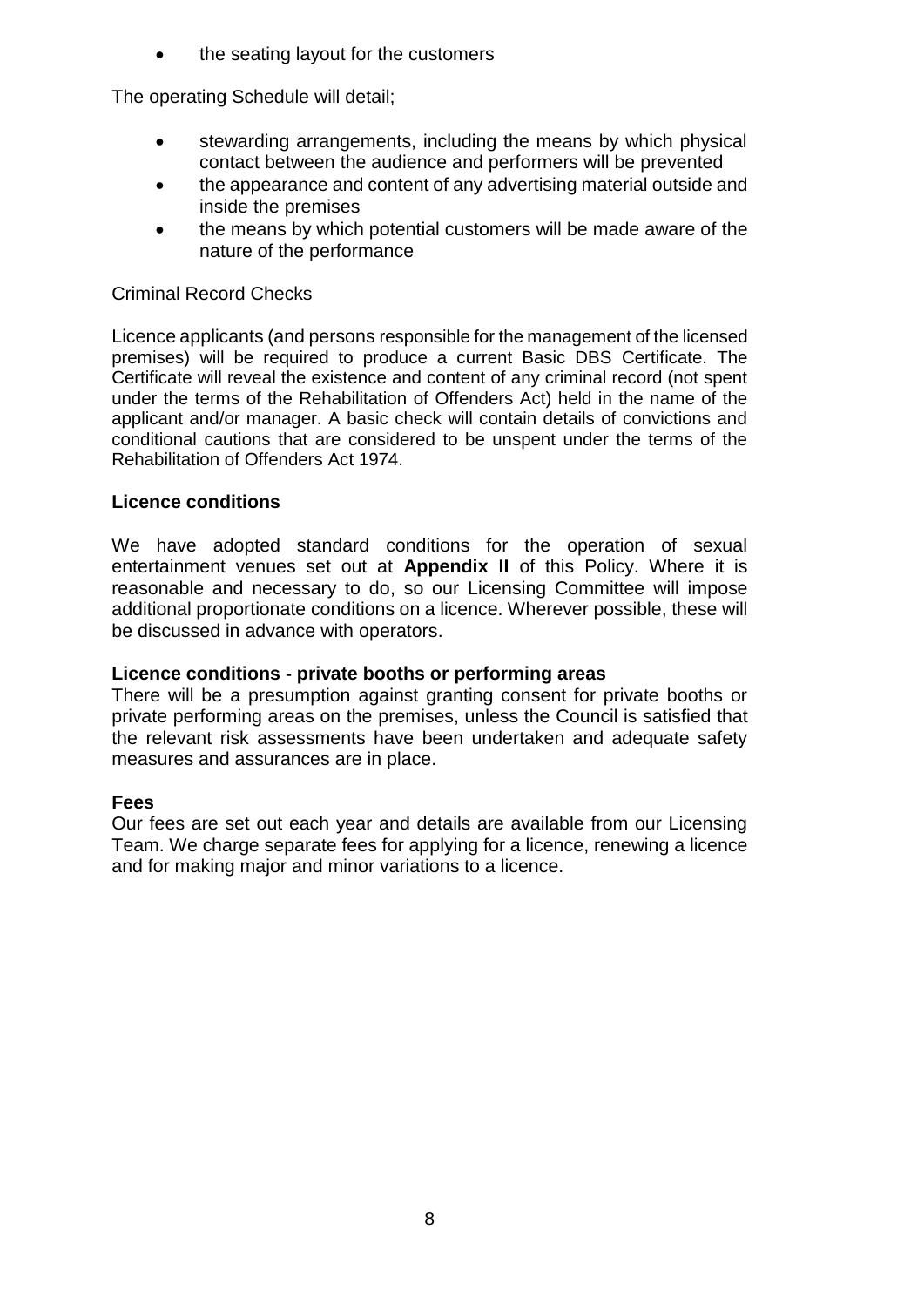# **APPENDIX I**

# *STANDARD CONDITIONS APPLICABLE TO LICENCES FOR SEX ESTABLISHMENTS*

#### **Definition**

- 1. In these Conditions, save when the context otherwise requires it, the following expressions shall have the following meanings;
	- (i) "Sex Establishment" "Sex Cinema" "Sex Shop", "Sex Entertainment Venue" and "Sex Article" shall have the meanings ascribed to them in the Third Schedule of the Local Government (Miscellaneous Provisions) Act 1982, as amended
	- (ii) "Premises" means a building or part of a building and any forecourt, yard or place of storage used in connection with a building or part of a building, which is the subject of a licence for a Sex Establishment granted under the said Third Schedule
	- (iii) "Approval of the Council" or "Consent of the Council" means the approval or consent of the Council in writing
	- (iv) "Approved" means approved by the Council in writing
	- (v) "The Council" means North Kesteven District Council
	- (vi) "He" means he or she and "his" means his or her

#### **General**

- 2. In the event of a conflict between these Regulations and any special conditions contained in a licence relating to a Sex Establishment the special conditions shall prevail.
- 3. The grant of a licence for a Sex Establishment shall not be deemed to convey any approval or consent, which may be required under any enactment by law, order or regulation other than the Third Schedule of the Local Government (Miscellaneous Provisions) Act 1982.

#### **Times of Opening**

- 4. Opening times will be considered on a case-by-case basis.
- 5. Except with the previous consent of the Council a Sex Establishment shall not be open on Christmas Day and New Year's Day.

#### **Conduct and Management of Sex Establishments**

6. Where the Licence Holder is a corporate body, or an unincorporated body, any change of director, company secretary or other person responsible for the management of the body, is to be notified in writing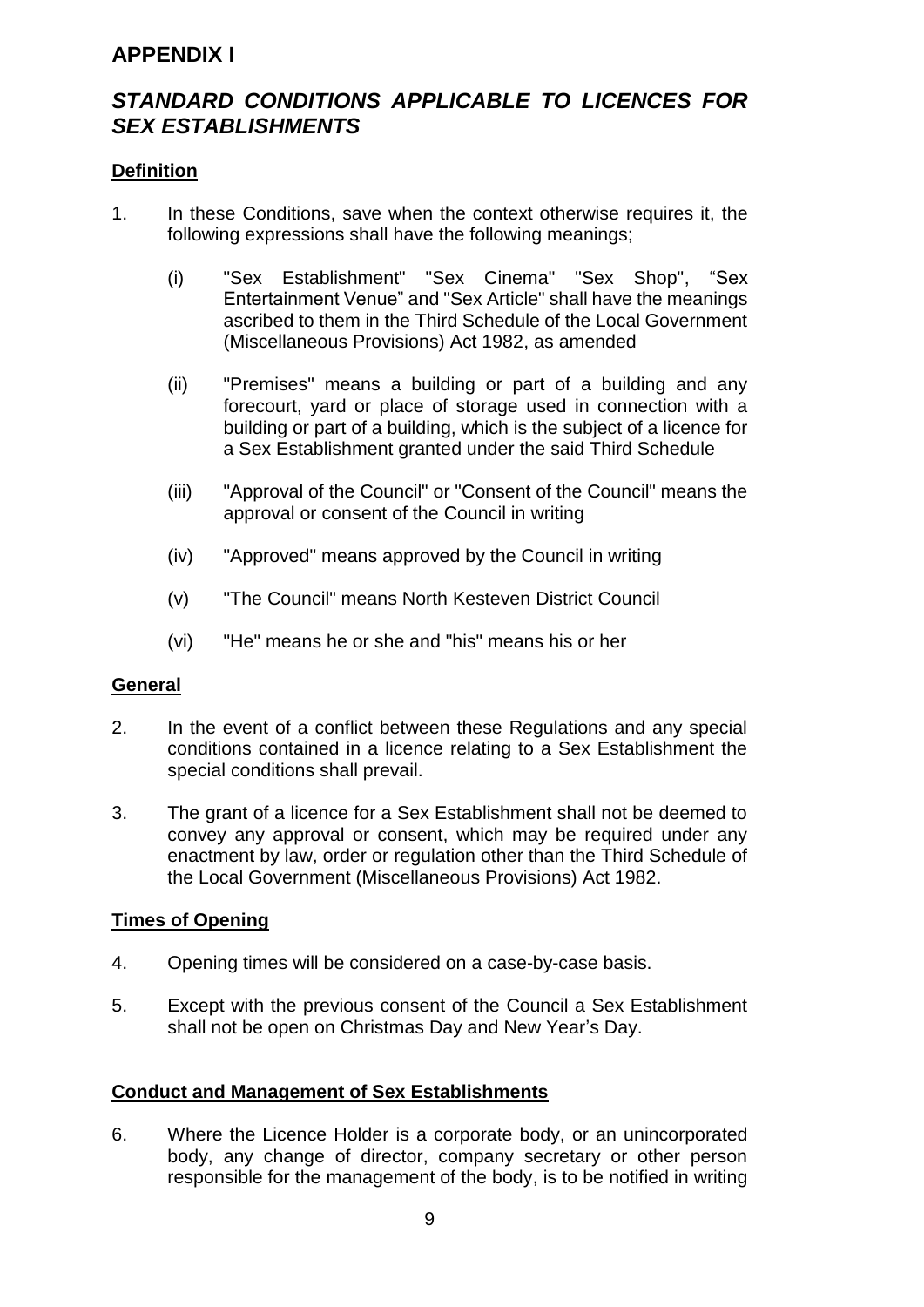to the Council within 14 days of such change. Such written details as the Council may require in respect of any new director, secretary or manager are to be furnished within 14 days of a request in writing from the Council.

- 7. The Licence Holder or some responsible person nominated by him, in writing, for the purpose of managing the Sex Establishment in his absence and of whom details have been supplied to and approved in writing by the Council, shall be in charge of and upon the Premises during the whole time they are open to the public.
- 8. The name of the person responsible for the management of a Sex Establishment (the Licence Holder or a manager approved by the Council) shall be prominently displayed within the Sex Establishment throughout the period during which he is responsible for its conduct.
- 9. The Licence Holder shall maintain a daily register in which shall be recorded the name and address of any person who is to be responsible for managing the Premises in the Licence Holder's absence and the names and addresses of those employed in the establishment. The Register is to be completed each day within thirty minutes of the premises being opened for business and is to be available for inspection by the police and by authorised officers of the Council.
- 10. The Licence Holder shall retain control over all portions of the Premises and shall not let, licence or part with possession of any part of the premises.
- 11. The Licence Holder shall maintain good order in the Premises.
- 12. The Licence Holder shall ensure that there is no nuisance or annoyance to neighbouring residents or commercial occupiers arising from noise emanating from the premises.
- 13. No person under the age of 18 shall be admitted to the Premises or employed in the business of the Sex Establishment.
- 14. The Licence Holder shall ensure that the public are not admitted to any part or parts of the Premises other than those which have been approved by the Council.
- 15. No part of the Premises shall be used by prostitutes for the purposes of solicitation or of otherwise exercising their calling.
- 16. Neither the Licence Holder nor any employee or other person shall seek to obtain custom for the Sex Establishment by means of personal solicitation outside or in the vicinity of the Premises.
- 17. The Licence Holder shall comply with all statutory provisions and any regulations made hereunder.
- 18. The copy of the licence and of these Conditions required to be exhibited in accordance with paragraph 14(1) of Schedule 3 of the Local Government (Miscellaneous Provisions) Act 1982 shall be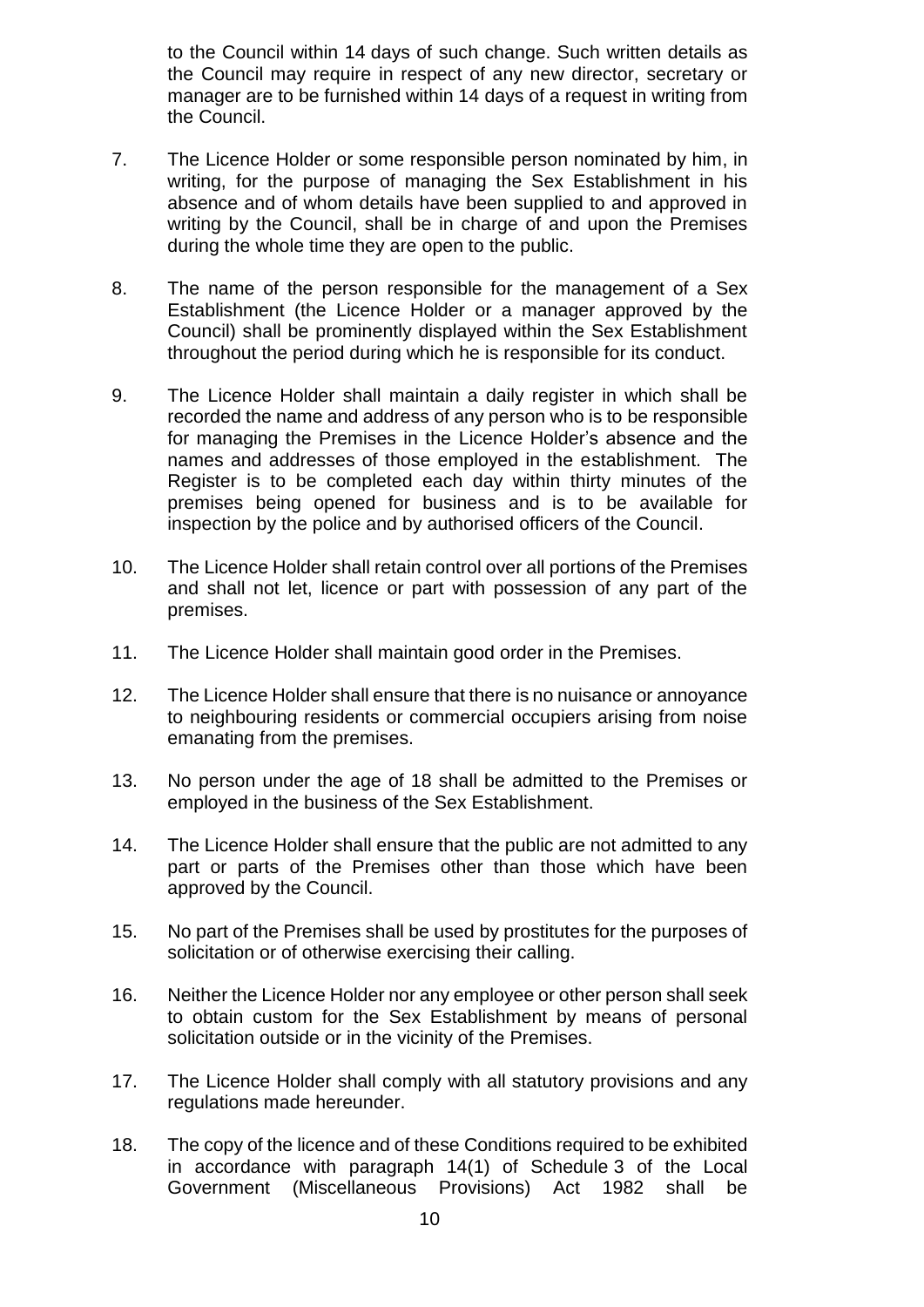reproductions to the same scale as those issued by the Council. The copy of the licence and any Conditions attached shall at all times be displayed in a conspicuous position on the Premises, so as to be available for inspection by the police, the fire authority and authorised officers of the Council or the local trading standards authority.

- 19. A Sex Shop shall be primarily for the purpose of the sale of goods by retail.
- 20. No change of use of any portion of the Premises from that approved by the Council shall be made until the consent of the Council has been obtained thereto.
- 21. No change from a Sex Cinema to a Sex Shop or from a Sex Shop to a Sex Cinema shall be effected without the consent of the Council.
- 22. Neither Sex Articles nor other things intended for use in connection with, or the purpose of stimulating or encouraging sexual activity or acts of force or restraint which are associated with sexual activity shall be displayed, sold, hired, exchanged, loaned, used or demonstrated in a Sex Cinema.

#### **Goods available in Sex Establishments**

- 23. All Sex Articles and other things displayed for sale, hire, exchange or loan within a Sex Shop shall be clearly marked to show to persons who are inside the Sex Shop the respective prices being charged.
- 24. All printed matter offered for sale, hire, exchange or loan shall be available for inspection prior to purchase and a notice to this effect is to be prominently displayed within the Sex Establishment.
- 25. The Licence Holder shall without charge display and make available in the Sex Establishment such free literature on counselling on matters related to sexual problems as may be published by the Family Planning Association and by such other similar organisations as may be specified by the Council. Such literature is to be displayed in a prominent position approved by the Council adjacent to all cash collection points in the Sex Establishment.

#### **External Appearance**

- 26. The licence holder shall comply with any requirements relating to the external appearance of the licensed premises, as the Council may consider reasonably necessary for the preservation of public amenity.
- 27. Without prejudice to the generality of Regulation 26 above no advertisement display, word, letter, model, sign, placard, board, notice, device, representation, drawing, writing or any matter or thing (whether illuminated or not) shall be displayed outside or on the exterior of the licensed premises or inside the licensed premises so as to be visible from outside such premises without the consent of the Council except;
	- (i) as required by law, regulation or licence condition; or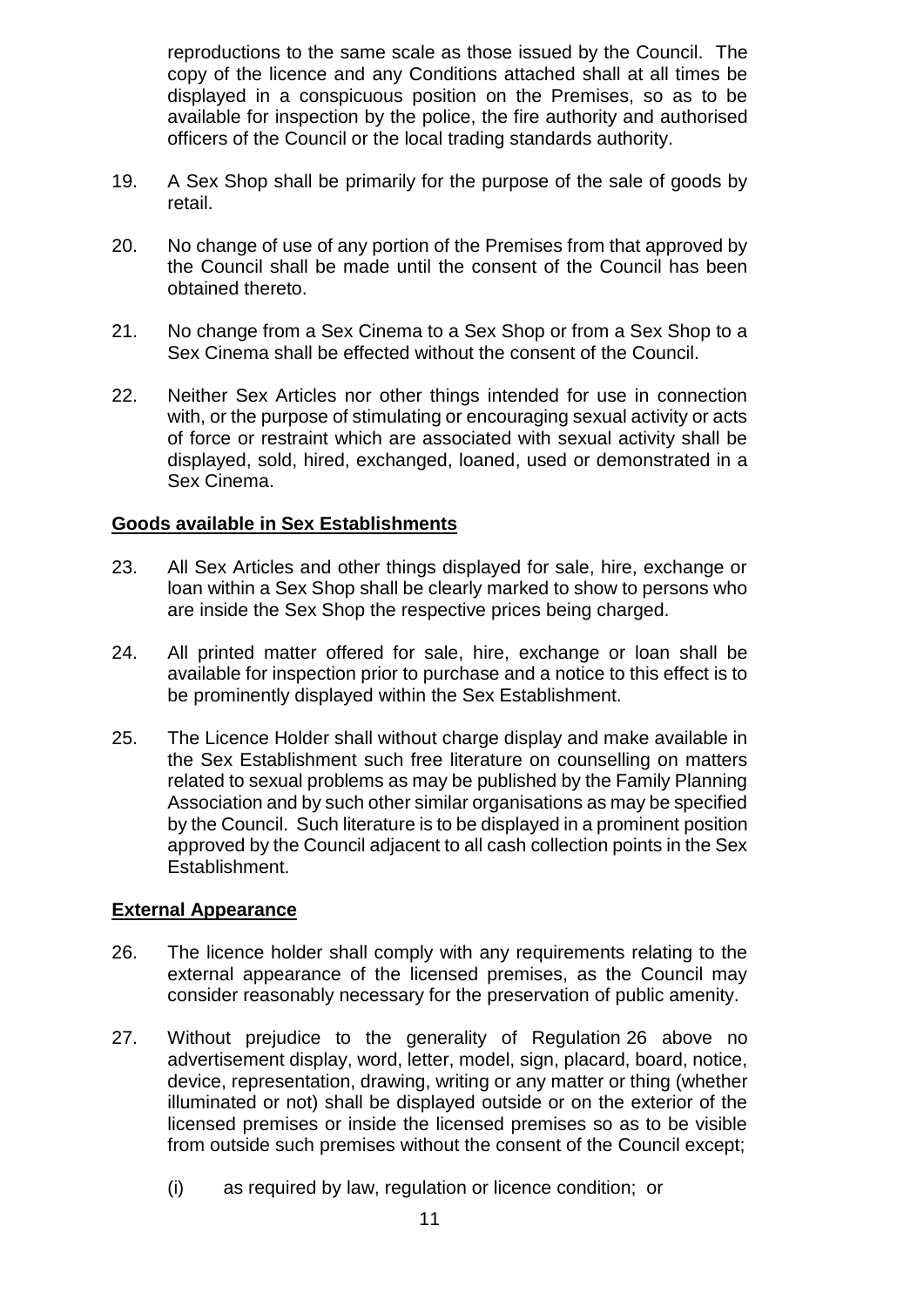- (ii) the name of the business carried on at the licensed premises, in not more than one place, in characters not exceeding 15 inches in height
- (iii) such display, advertisement, word, letter, model, sign placard, board, notice, device, representation, drawing, writing or any matter or thing as shall have been approved by the Council
- 28. The licence holder shall ensure that the interior of the licensed premises shall not be visible to persons outside the premises.

#### **State, Condition and Layout of the Premises**

- 29. The Premises shall be maintained in good repair and condition.
- 30. Lighting in all parts of the Premises as approved by the Council shall be in operation continuously during the whole of the time that the Sex Establishment is open to the public.
- 31. There shall be exhibited on the licensed premises a warning notice containing the following words and no others:-

#### **"WARNING"**

#### **NO ADMITTANCE TO PERSONS UNDER 18 YEARS OF AGE**

- (i) the word "WARNING" must appear as a heading
- (ii) no pictures or other matter shall appear on the notice
- (iii) the notice must be so situated that no-one could reasonably gain access to the licensed premises or any part of such premises without being aware of the notice and it must be easily legible by any person gaining such access
- 32. The number, size and position of all doors or openings provided for the purposes of the ingress and egress of the public shall be approved by the Council and shall comply with the following requirements;
	- (i) All such doors or openings approved by the Council shall be clearly indicated on the inside by the word "exit"
	- (ii) Doors and openings which lead to parts of the Premises to which the public are not permitted to have access shall have notices placed over them marked "private"
	- (iii) Save in the case of emergency no access shall be permitted through the Premises to any unlicensed premises adjoining or adjacent
- 33. The external doors of the licensed premises shall be fitted with selfclosing door mechanisms and such mechanism shall be maintained in good working order. No external door shall be fixed in the open position at any time during which the premises are open for the serving of customers. A partition shall be erected inside the premises in such a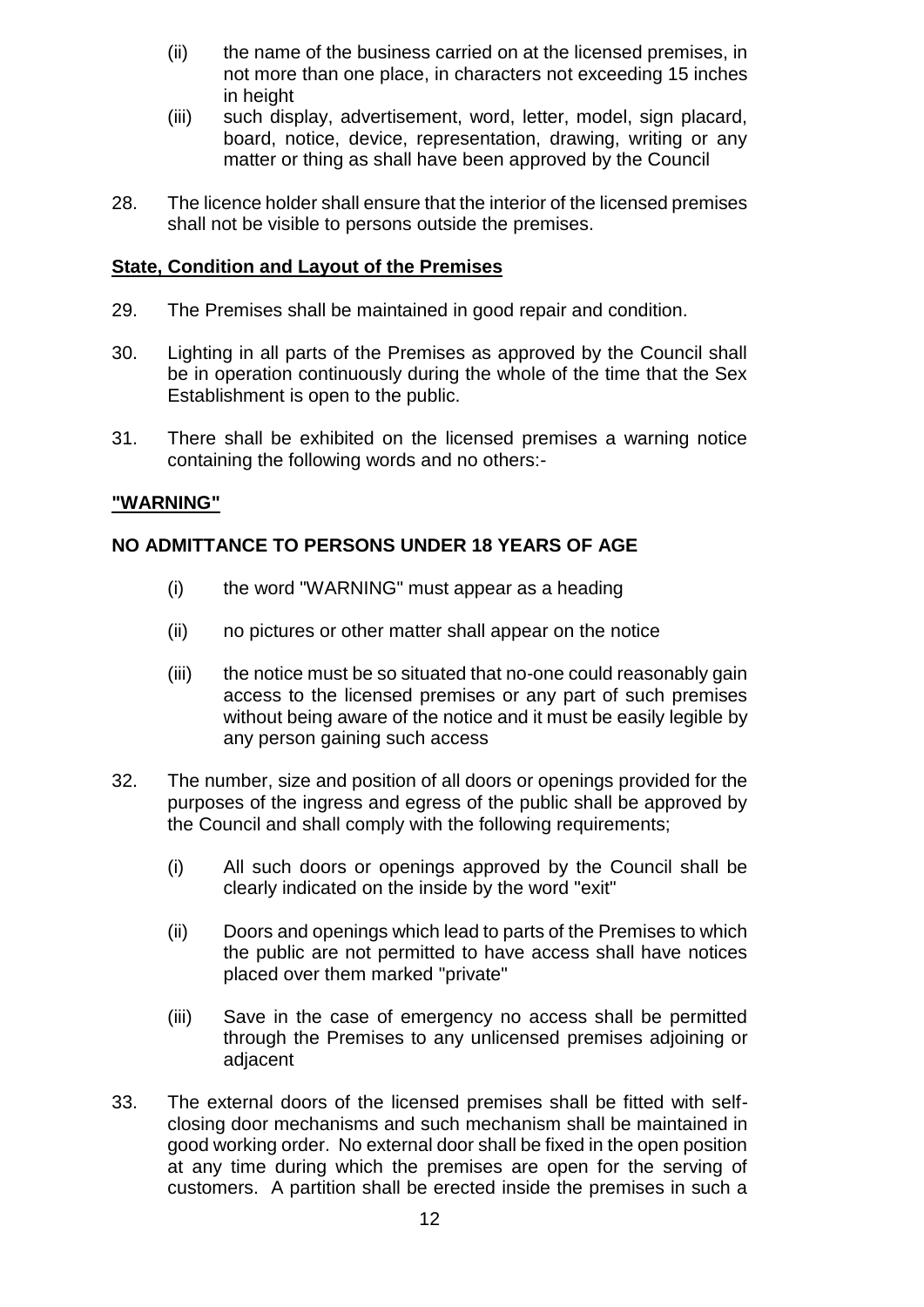position so that the interior of the premises and the contents cannot be seen when the front door of the premises is opened.

- 34. The Licence Holder shall make provision in the means of access both to and within the Sex Establishment for the needs of members of the public visiting the Sex Establishment who are disabled.
- 35. Alterations or additions either internal or external and whether permanent or temporary to the structure, lighting or layout of the Premises shall not be made except with the prior approval of the Council.
- 36. All parts of the Premises shall be kept in a clean and wholesome condition to the satisfaction of the Council.
- 37. The Licence Holder shall provide and maintain satisfactory sanitary conveniences and hand washing facilities for any staff employed by him.

#### **Safety**

- 38. The Licence Holder shall take all reasonable precautions for the safety of the public and employees.
- 39. The Licence Holder shall comply with any fire prevention and safety measures that may be required of him by the Council or Lincolnshire Fire and Rescue.
- 40. The Premises shall be provided with fire appliances suitable to the fire risks of the Premises and such fire appliances shall be maintained in proper working order and shall be available for instant use, in accordance with the requirements of Lincolnshire Fire and Rescue.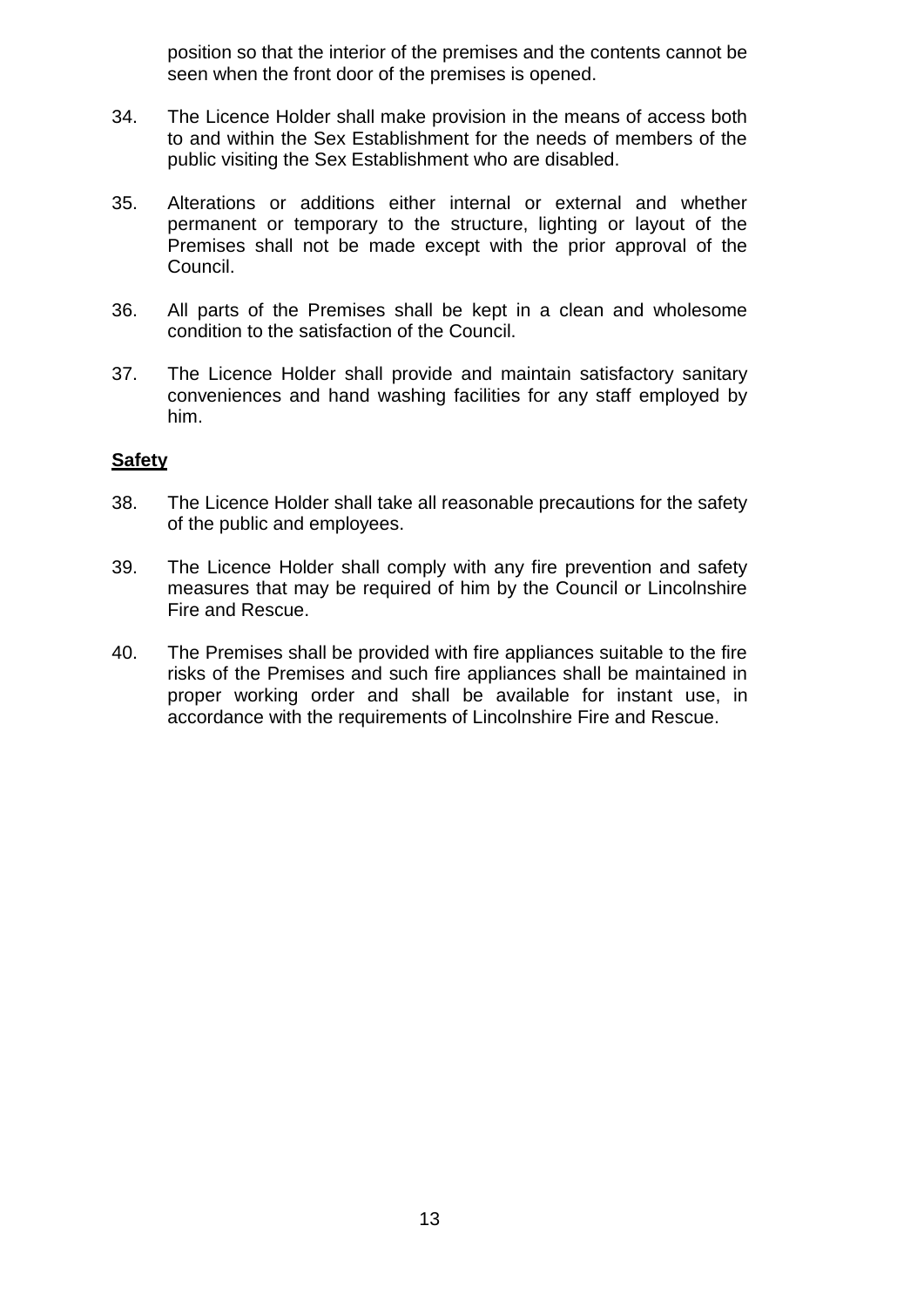# **STANDARD CONDITIONS FOR SEXUAL ENTERTAINMENT VENUES**

| 1. | The Licence Holder must remain in personal control of the premises                                                                                                                                                                                                                      |
|----|-----------------------------------------------------------------------------------------------------------------------------------------------------------------------------------------------------------------------------------------------------------------------------------------|
|    | at all times or nominate an individual in writing over the age of 18<br>with the Authority to direct activities within the Premises.                                                                                                                                                    |
| 2. |                                                                                                                                                                                                                                                                                         |
|    | Any individual employed on the Premises to conduct a security<br>activity (within the meaning of section paragraph 2(1) (a) of Schedule                                                                                                                                                 |
|    | 2 to the Private Security Industry Act 2001) must be licensed by the                                                                                                                                                                                                                    |
|    | Security Industry Authority.                                                                                                                                                                                                                                                            |
| 3. | The Licence Holder must ensure that a suitable number of trained                                                                                                                                                                                                                        |
|    | staff are employed to supervise the interior of the premises ("floor<br>supervisors") whilst performances are being given under this licence.                                                                                                                                           |
|    |                                                                                                                                                                                                                                                                                         |
| 4. | No persons under the age of 18 shall be admitted to the premises. A<br>clear notice shall be displayed at each entrance to the premises, in                                                                                                                                             |
|    | a prominent position so that it can easily be read by people entering                                                                                                                                                                                                                   |
|    | the premises, saying;                                                                                                                                                                                                                                                                   |
|    | "NO PERSONS UNDER THE AGE OF 18 SHALL BE ADMITTED"                                                                                                                                                                                                                                      |
|    | the word "WARNING" must appear as a heading                                                                                                                                                                                                                                             |
|    | (ii)<br>no pictures or other matter shall appear on the notice                                                                                                                                                                                                                          |
|    | (iii)<br>the notice must be so situated that no-one could<br>reasonably gain access to the licensed premises or<br>any part of such premises without being aware of the<br>notice and it must be easily legible by any person<br>gaining such access                                    |
|    | Customers who appear to be under the age of 25 must be asked to<br>provide photographic proof of their age. The Licence Holder must<br>provide prominent notices at each entrance to the premises to this<br>effect.                                                                    |
| 5. | Performers shall be aged not less than 18 years. The Licence Holder<br>must maintain adequate records of the names, addresses and dates<br>of birth of performers including adequate identity checks.                                                                                   |
| 6. | The Licence Holder shall ensure that neither they nor any person<br>promoting or providing entertainment on the Premises (nor any<br>person acting on behalf of any such person) shall display<br>advertisements promoting the entertainment or the Premises in any<br>unlawful manner; |
|    | a) Where the Council has given notice in writing to the Licence<br>Holder objecting to an advertisement on the grounds that, if                                                                                                                                                         |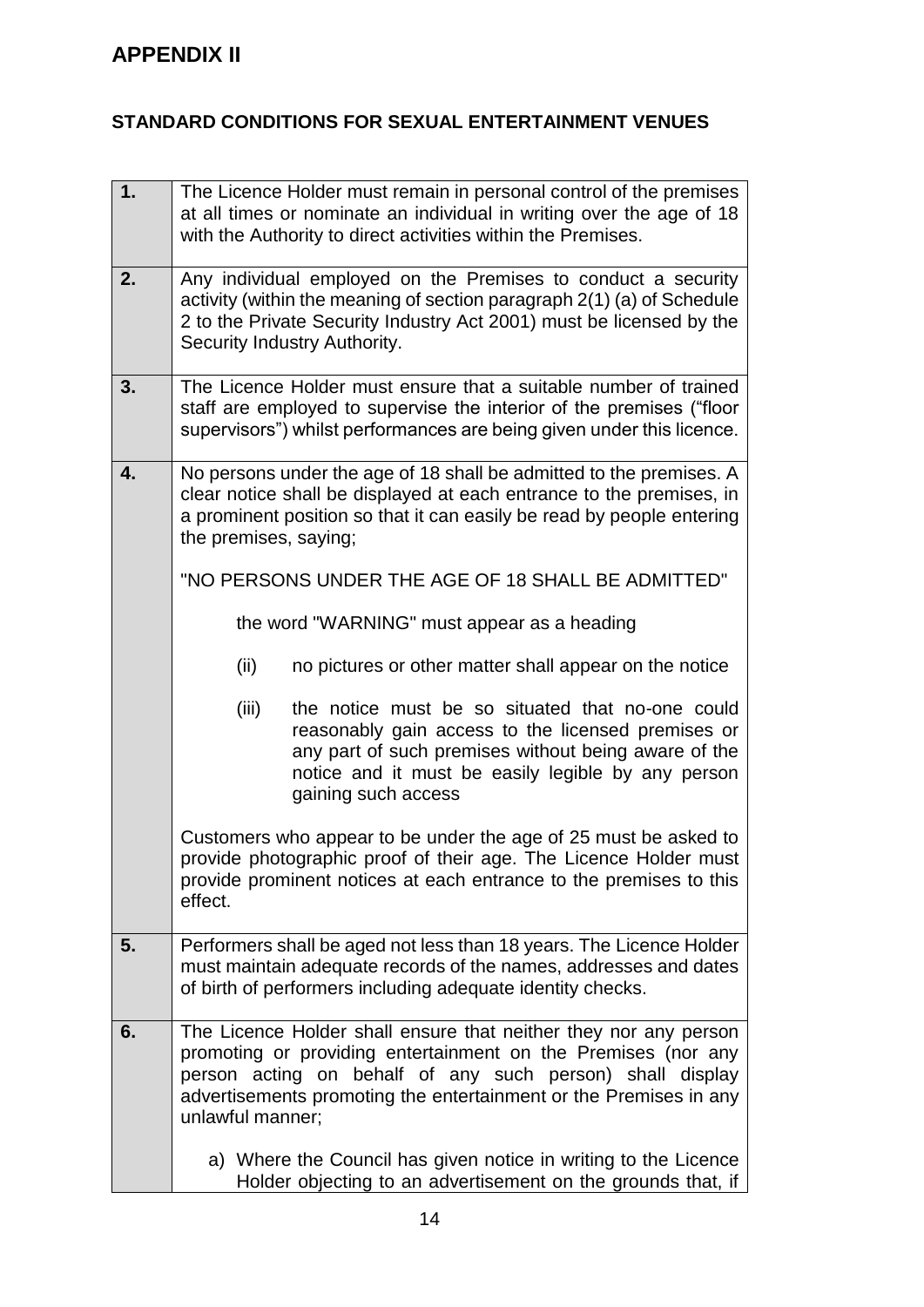|     | displayed, it would offend against good taste or decency or be<br>likely to encourage or incite to crime or to lead to disorder or<br>to be offensive to public feeling, that advertisement shall not<br>be displayed<br>b) The Licence Holder shall not permit the display outside of the<br>Premises of photographs or other images which indicate or<br>suggest that striptease or similar entertainment takes place<br>on the Premises and which may be offensive<br>The Licence Holder shall ensure to the Council's satisfaction<br>C)<br>(including, where required, necessary planning or building<br>control consents) that the interior of the premises is not visible<br>from the outside of the premises, and that the exterior is<br>maintained to a satisfactory level of decorum. At no point may<br>dancers be visible from the outside of the premises |
|-----|-------------------------------------------------------------------------------------------------------------------------------------------------------------------------------------------------------------------------------------------------------------------------------------------------------------------------------------------------------------------------------------------------------------------------------------------------------------------------------------------------------------------------------------------------------------------------------------------------------------------------------------------------------------------------------------------------------------------------------------------------------------------------------------------------------------------------------------------------------------------------|
| 7.  | Performances of sexual entertainment shall not be the subject of any<br>advertising involving the distribution of leaflets in the street,<br>promotion by canvassers or by touting in the street.                                                                                                                                                                                                                                                                                                                                                                                                                                                                                                                                                                                                                                                                       |
| 8.  | The Licence Holder shall ensure that no more members of the public<br>shall be present on the Premises, at any time whilst sexual<br>entertainment takes place, to which this licence relates, where the<br>Council has specified a number in writing on the grounds of public<br>safety, public nuisance or crime and disorder.                                                                                                                                                                                                                                                                                                                                                                                                                                                                                                                                        |
| 9.  | Performers shall only perform on the stage area, to seated<br>customers or in such other areas of the licensed Premises as may<br>be agreed in writing with the Council. There shall be no private<br>booths or private performing areas provided on the premises (unless<br>specifically permitted in writing by the Council).                                                                                                                                                                                                                                                                                                                                                                                                                                                                                                                                         |
| 10. | Performances of sexual entertainment shall be given only by<br>performers/entertainers who are engaged exclusively for that<br>purpose.                                                                                                                                                                                                                                                                                                                                                                                                                                                                                                                                                                                                                                                                                                                                 |
| 11. | The Licence Holder is to implement a policy to ensure the safety of<br>the performers when they leave the Premises after a period of work.                                                                                                                                                                                                                                                                                                                                                                                                                                                                                                                                                                                                                                                                                                                              |
| 12. | No performer shall be allowed to work if they appear to be under the<br>influence of intoxicating liquor and/or drugs.                                                                                                                                                                                                                                                                                                                                                                                                                                                                                                                                                                                                                                                                                                                                                  |
| 13. | Performers shall be provided with changing room(s) that shall be<br>located so as to be separate and apart from public facilities. No<br>person other than performers and authorised staff shall be permitted<br>in the changing room(s).                                                                                                                                                                                                                                                                                                                                                                                                                                                                                                                                                                                                                               |
| 14. | Performers must remain clothed in public areas and all other areas<br>except while performing in areas approved by the Council as where<br>sexual entertainment may be provided.                                                                                                                                                                                                                                                                                                                                                                                                                                                                                                                                                                                                                                                                                        |
| 15. | Performers must dress fully at the end of each performance.                                                                                                                                                                                                                                                                                                                                                                                                                                                                                                                                                                                                                                                                                                                                                                                                             |
| 16. | Performers must never be alone in the company of a customer<br>except in an area open to the public within the Premises.                                                                                                                                                                                                                                                                                                                                                                                                                                                                                                                                                                                                                                                                                                                                                |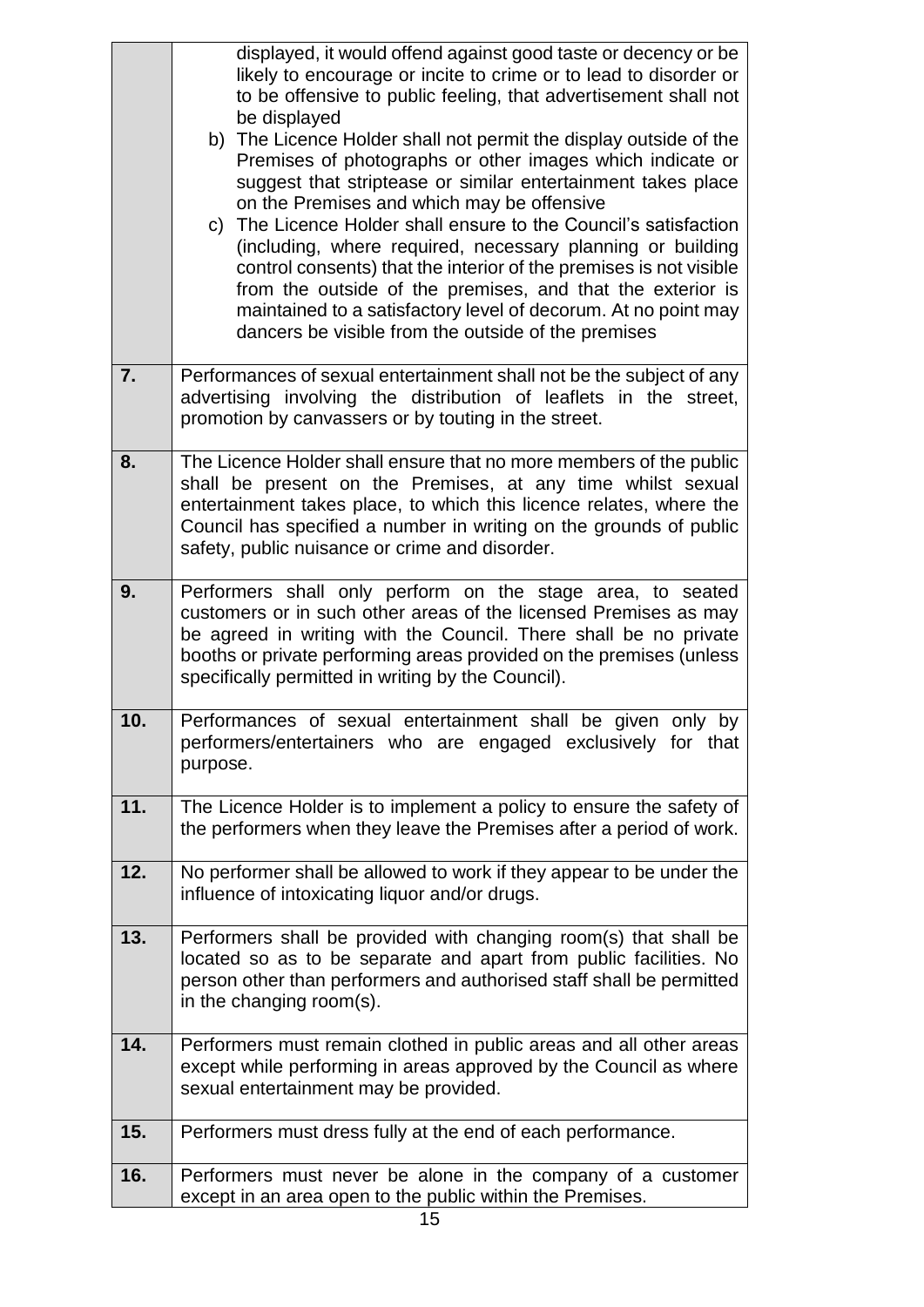| 17. | The Licence Holder is to ensure a sufficient number of staff are<br>employed inside the Premises whilst sexual entertainment is<br>provided to supervise the Performers and Customers.                                                                                                                                                                                                                                                                                                                                                                                                                                                                                                                                                                                            |
|-----|-----------------------------------------------------------------------------------------------------------------------------------------------------------------------------------------------------------------------------------------------------------------------------------------------------------------------------------------------------------------------------------------------------------------------------------------------------------------------------------------------------------------------------------------------------------------------------------------------------------------------------------------------------------------------------------------------------------------------------------------------------------------------------------|
| 18. | Performers must not perform a nude table dance unless in a<br>supervised area or within five metres of a floor supervisor.                                                                                                                                                                                                                                                                                                                                                                                                                                                                                                                                                                                                                                                        |
| 19. | The Licence Holder must ensure that during performances to which<br>this Licence relates;<br>a) Performers may not perform any act that clearly simulates<br>any sexual act<br>b) Performers may not use inappropriate, suggestive or<br>sexually graphic language at any time<br>c) Performers must never intentionally touch the genitals or<br>breasts of another dancer or to knowingly permit another<br>dancer to intentionally touch their genitals or breasts<br>d) Performers must not engage in communications that could<br>be deemed as acts of prostitution or solicitation, even if the<br>Performer has no intention of carrying out the act<br>e) Performers only perform nude or semi-nude dancing (of<br>any description) within areas specified by the Council |
| 20. | The Licence Holder must ensure that during performances to which<br>this Licence relates;<br>a) Customers may not dance at any time except in areas<br>specifically designated by the Council as being separate from<br>areas for sexual entertainment<br>b) Customers must remain appropriately clothed at all times                                                                                                                                                                                                                                                                                                                                                                                                                                                             |
| 21. | Apart from that permitted under Condition (22) below, there shall be<br>no physical contact between any member of the audience or any<br>performer(s).                                                                                                                                                                                                                                                                                                                                                                                                                                                                                                                                                                                                                            |
| 22. | The only time any physical contact shall be allowed between a<br>performer and a customer is when the performer introduces<br>herself/himself with a formal handshake or when a gratuity or tip is<br>placed in the garter or armband. Other than that, there shall be no<br>contact.                                                                                                                                                                                                                                                                                                                                                                                                                                                                                             |
| 23. | No performer shall accept from members of the audience or give to<br>and such audience members any telephone number, email address,<br>address, contact information, business card or note.                                                                                                                                                                                                                                                                                                                                                                                                                                                                                                                                                                                       |
| 24. | The Licence Holder, management or anyone concerned in providing<br>the approved entertainment shall not encourage or permit the<br>encouragement of the audience to throw money or otherwise give<br>gratuities to the performers except as permitted by condition (22)<br>above.                                                                                                                                                                                                                                                                                                                                                                                                                                                                                                 |
| 25. | The Licence Holder shall provide a copy of the House Rules to the<br>Licensing Authority for approval.                                                                                                                                                                                                                                                                                                                                                                                                                                                                                                                                                                                                                                                                            |